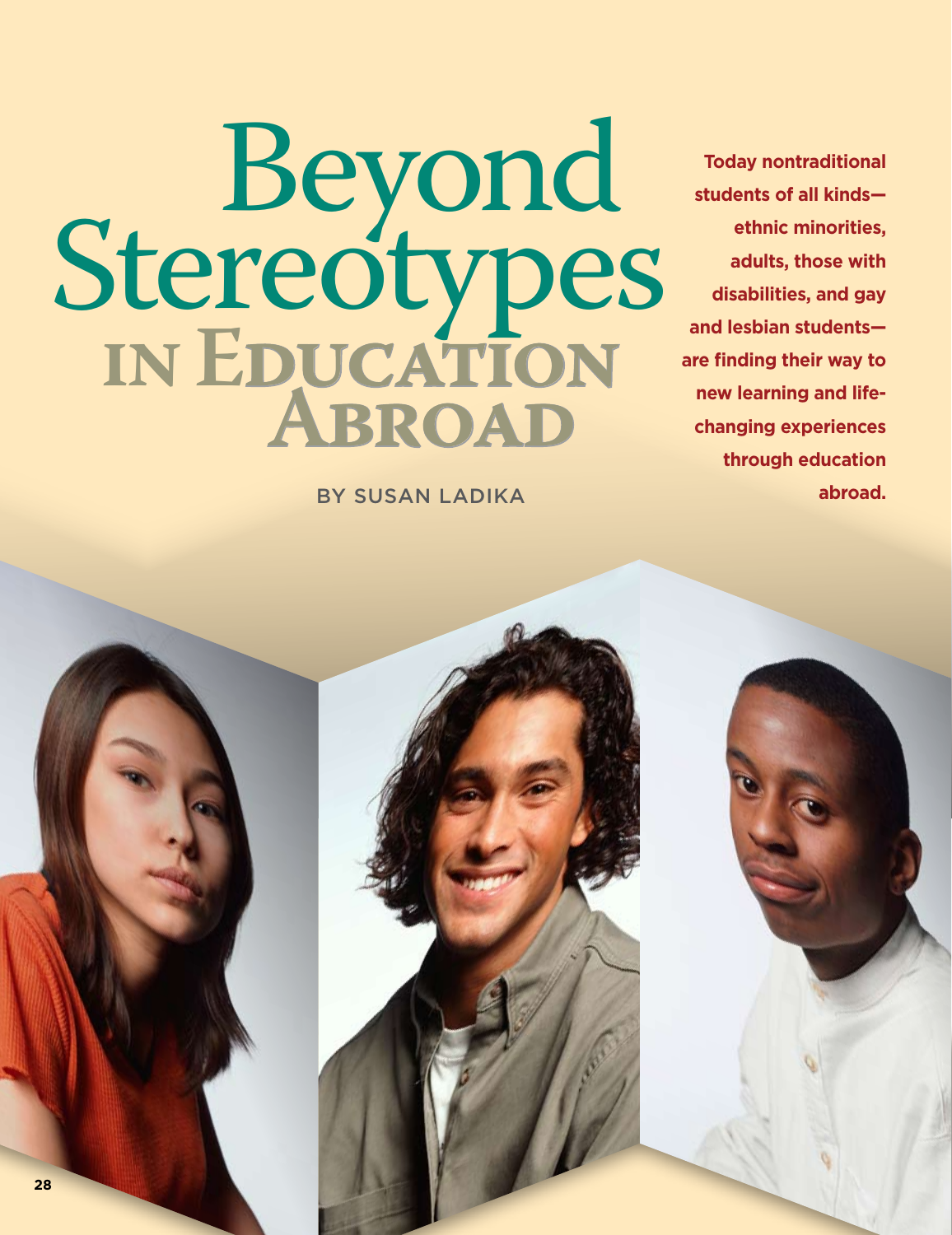HEN STUDENT Ashley Caveda began discussing the idea of studying abroad during her senior year at Butler University, C. Montgomery Broaded, director of the Center for Global Education, admits to being rather overwhelmed by the prospect. H

Caveda, who is confined to a wheelchair, wanted to break out of her comfort zone at the Indianapolis university, and spend time studying Spanish overseas.

Broaded, who was going to Spain to check out various universities anyway, used the trip to scout out potential places for Caveda to study in the fall of 2006. That included finding classrooms, transportation, and accommodations that were handicapped accessible.

The housing coordinator at the Universidad de Alcala de Henares in Alcala de Henares found a household for Caveda to stay in that was already modified because the father was also in a wheelchair. And because of his own disability, the host father knew of services available in the area.

Caveda's father, who was born in Cuba and is fluent in Spanish, came along during the first few weeks to help his daughter find her way around, and a roommate from the Butler University program also stayed in the house to help her navigate her new environment.

"It was a really good learning experience for me and my staff to do this," Broaded says. "A lot of time it's not nearly as daunting as you imagine. Things can be done. Solutions can be found."

And it wasn't only a learning experience for Broaded and his staff. Studying abroad also helped Caveda learn and grow. "I'm the kind of person who dislikes change. It can be very jarring and difficult," the 24-year-old says. "But it's really worth it. It teaches you a lot about yourself."

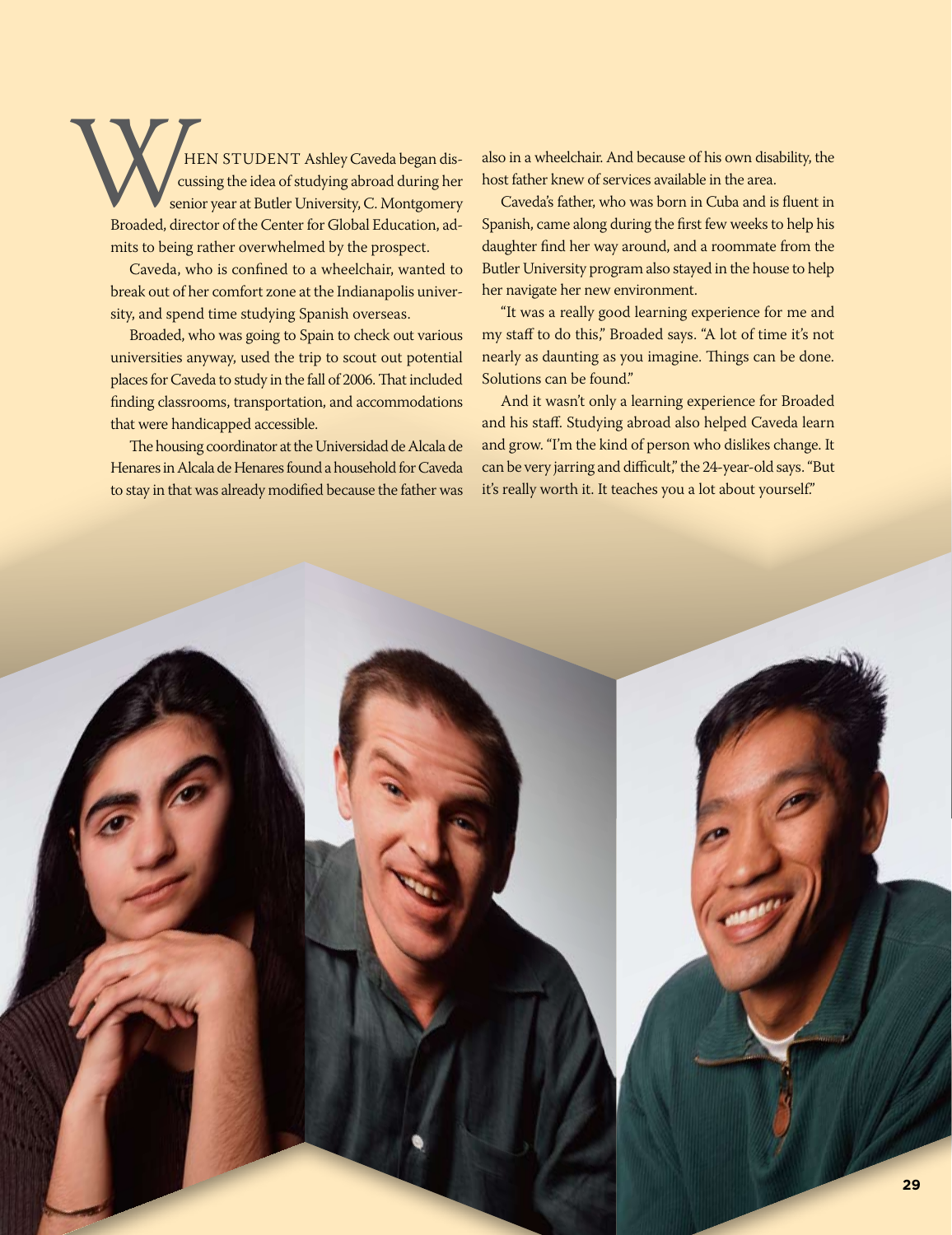# **Changing the Face of Education Abroad**

The ability to learn and grow is a key reason why universities and colleges around the country are trying to get increasing numbers of nontraditional students to take part in education abroad experiences. It could be older students, minority students, parents who are students, or homosexual or transgender students who are being encouraged to spend time overseas.

At San Francisco State University, which has a preponderance of nontraditional students, My Yarabinec, associate director of the Office of International Programs, believes "the diversity of San Francisco State should be reflected in study abroad. A lot of students deselect themselves. They think 'that's not for me. That's just for rich, white kids.' " But Yarabinec and others are working to dispel that notion.

That might come through role models who have already studied abroad, faculty members of color who emphasize the importance of such programs, market-

The ability to learn and grow is a key reason why universities and colleges around the country are trying to get increasing numbers of nontraditional students to take part in education abroad experiences.

> ing materials that cater specifically to older students, or booklets aimed at addressing the questions homosexual students might have.

> Those involved with education abroad "can't sit in their web waiting for them," Yarabinec says. "You have to get out there into the campus."

#### **Adult Students**

At the University of Pittsburgh, Kathleen Gallant, graduate student assistant in the Study Abroad Office, serves as a poster child for older students who want to study abroad.

Gallant, who is now 40, began her undergraduate career when she was in her mid-30s, studying parttime. When she first heard about education abroad, she thought, "There has to be a way I can do that," and she did, taking two courses at the London School of Economics.

Now Gallant oversees a satellite office of the study abroad program, located at the McCarl Center for Nontraditional Student Success at the university. She's developed a brochure designed to appeal to older students, run blurbs in their newsletter, and spoken at lunches to discuss her experience with education abroad. She even organized a photo exhibit featuring the work of a student who studied in Senegal and Gambia. Gallant wants to promote the program any way she can so older students will begin to think it's a viable possibility for them.

Imani Williams, a senior at San Francisco State University, is preparing to depart on her second education abroad program, this time bringing her children along. The 26-year-old previously spent nine months at the University of Ghana, and had to leave her daughters with family members. The Africana studies major was drawn to Ghana to "see firsthand the culture and people that I have heard and read about and studied in school. I also felt an ancestral connection to the land and the people."

During her time abroad, Williams says she "discovered the leader and determination in me," and wanted to bridge the gap between American and Ghanaian women so she created a "sisters group" to discuss commonalities and form the basis for close friendships.

Now she will take her three- and seven-year-old daughters with her to Deakin University in Melbourne, Australia. "I want them to know that there is nothing that they can't do. This will further change their lives and broaden their horizons."

Because of the particular challenges facing older students, who might have families or full-time jobs, many universities are emphasizing short-term education abroad opportunities.

Annagene Yucas, director of study abroad at the University of Pittsburgh, says the school has put more of a focus on older students during the past couple of years. Surveys by the university found that they prefer short-term, cost-effective programs. As a result, "we are very mindful of the cost as well as the duration."

#### **Minority Students**

At Michigan State University in East Lansing, international studies programs have been a focus for more than a half-century. But now the university is making more of an effort to get minority students involved, says Cindy Felbeck Chalou, acting director of the school's study abroad office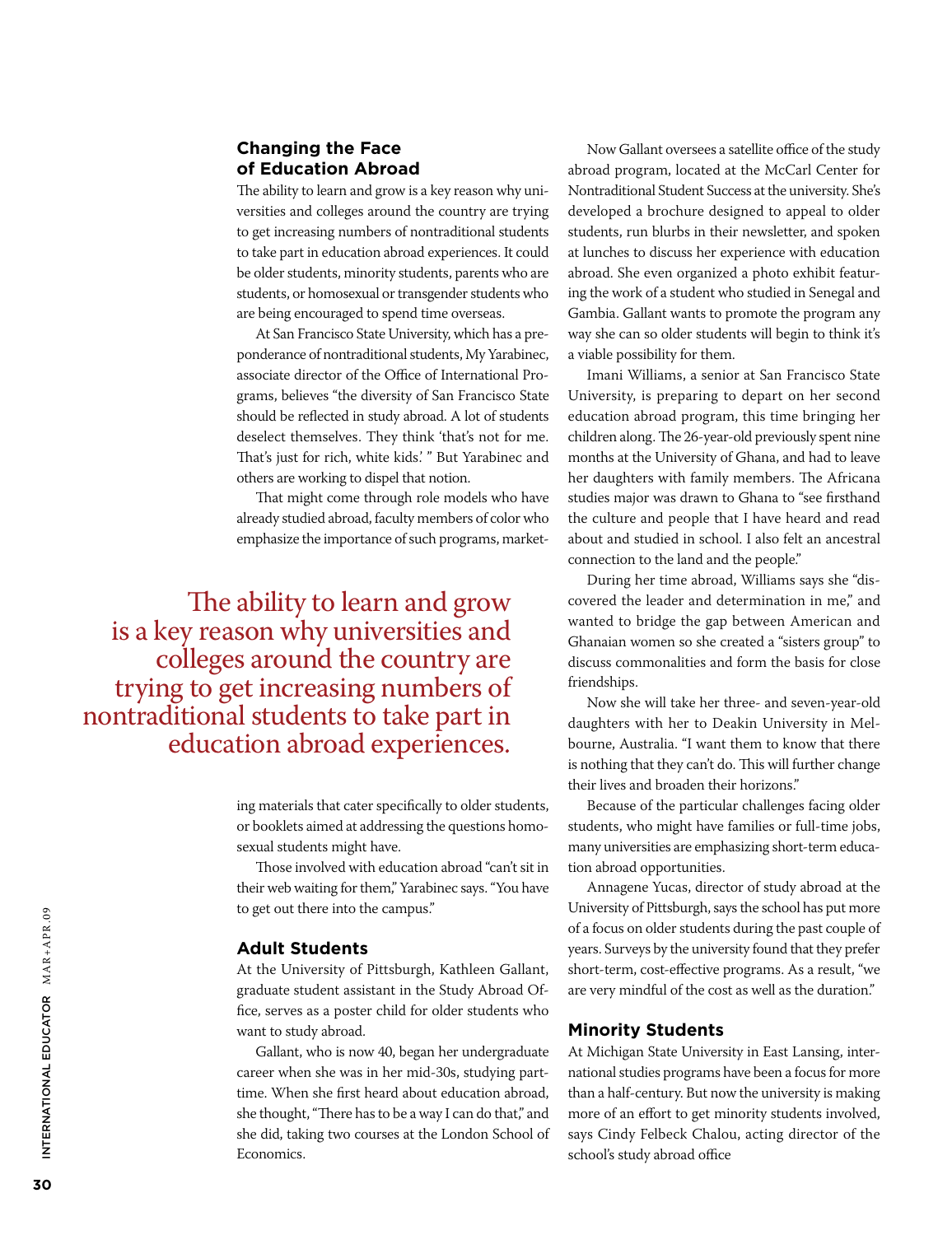

College in Ithaca, New York, says that when it comes to studying abroad, "there are many gay students who summarily dismiss it (and think) 'there is no way I could do that in a way that is safe.'"

To address those reactions, Maurer's office and the Office of International Programs put out a booklet, "LGBT Students and Study Abroad." The booklet is designed to help students think through questions related to education abroad, although there "aren't a lot of hard and fast answers," Maurer says.

Questions range from "How open will I be about my sexual orientation and gen-

The university is trying to have minority faculty members "intentional in reaching out to students of color," and hopes to hire a full-time staffer to help with that effort, Chalou says. "If students see models out there, it will fall into place."

Part of the effort involves discussing minority students' fears and concerns. "Some students of color are concerned about how they will be treated, and possible racism abroad," Chalou says. And it's also crucial to involve their parents in the process. "Parents are key players for the support of students of color," Chalou says.

Sometimes it involves going against the grain to take part in study abroad. Tanya DePass, office manager in the international programs office at DePaul University in Chicago, says she "always had an itch to travel," so she planned to go to Japan for a semester and stayed for a year during college. Her family's response: "'Black folk don't go to Japan,'" and "'we don't do things like that,'" DePass recalls. "It was odd enough I was in college."

James Alvarez, now a graduate student at California State University, Long Beach, ran into a similar situation when he decided to study abroad at Uppsala University in Sweden during his senior year in 2005–2006. Alvarez was born in Mexico, and his family immigrated to the United States when he was a baby. His was a humble upbringing, where the siblings were expected to graduate from high school and then go to work to help support the family.

Going to Europe was a "daydream. It's the stuff you read about in history books," Alvarez says. When he first got the idea to study abroad, his oldest sister was supportive, while the rest of his closeknit family wondered why he wanted to travel so far.

But Alvarez, now 31, believed "there's got to be more [to] life," and wanted to be a role model for his nephews to show them that they have choices.

### **Gay and Lesbian Students**

Photo courtesy of Ashley Caveda

PHOTO COURTESY OF ASHLEY CAVEDA

That's the goal of many study abroad advisers nationwide—to show students that any doors can be open to them. Lis Maurer, coordinator of the Center for LGBT Education, Outreach & Service at Ithaca

der identity with my teachers, peers, friends, host family, and others?" to "What are the cultural attitudes toward sexual orientation and gender identity in my host country?"

Kevin Morrison, associate director of study abroad at Meredith College in Raleigh, North Carolina, says "there's an appropriate way to be gay or lesbian in any culture." When he meets with a student who wants to go abroad, they discuss the student's personal and academic goals to find the place that is most suitable.

If those goals can best be met by studying in Morocco, "I want to send them to Morocco," Morrison says, but he always wants to be sure they understand all the potential risks involved.

While some students have no problem telling their education abroad advisers about their sexual preferences, others are much more circumspect. But Morrison believes it's important for them to speak up, so the education abroad offices both at home and overseas can be there to help them. "If students don't disclose, we can't help."

His first priority is putting them in the right housing environment. "They need a place to live where they feel safe."

 It's also important to get students involved in the local culture in whatever way best suits their needs. For some it's crucial to be part of the local gay community—for others, it's less of an issue.

# **Short-term Programs Popular Among Nontraditional Students**

When Joseph Kinsella, associate vice president of international programs, took over as director of study abroad at DePaul University in 2000, the school already had quite a few short-term programs in place to serve its many nontraditional students. So his goal was to shore up the quality of the programs, tying them into coursework before and after the trips. "The time abroad isn't the only piece of the educational experience. That has caused short-term programs to boom."

So for a course on the growth of urban space in Northern Europe, students study the topic before the trip, travel to Europe, where they take photos and write down their reflections, and then "the next quarter they unpack it all," Kinsella says.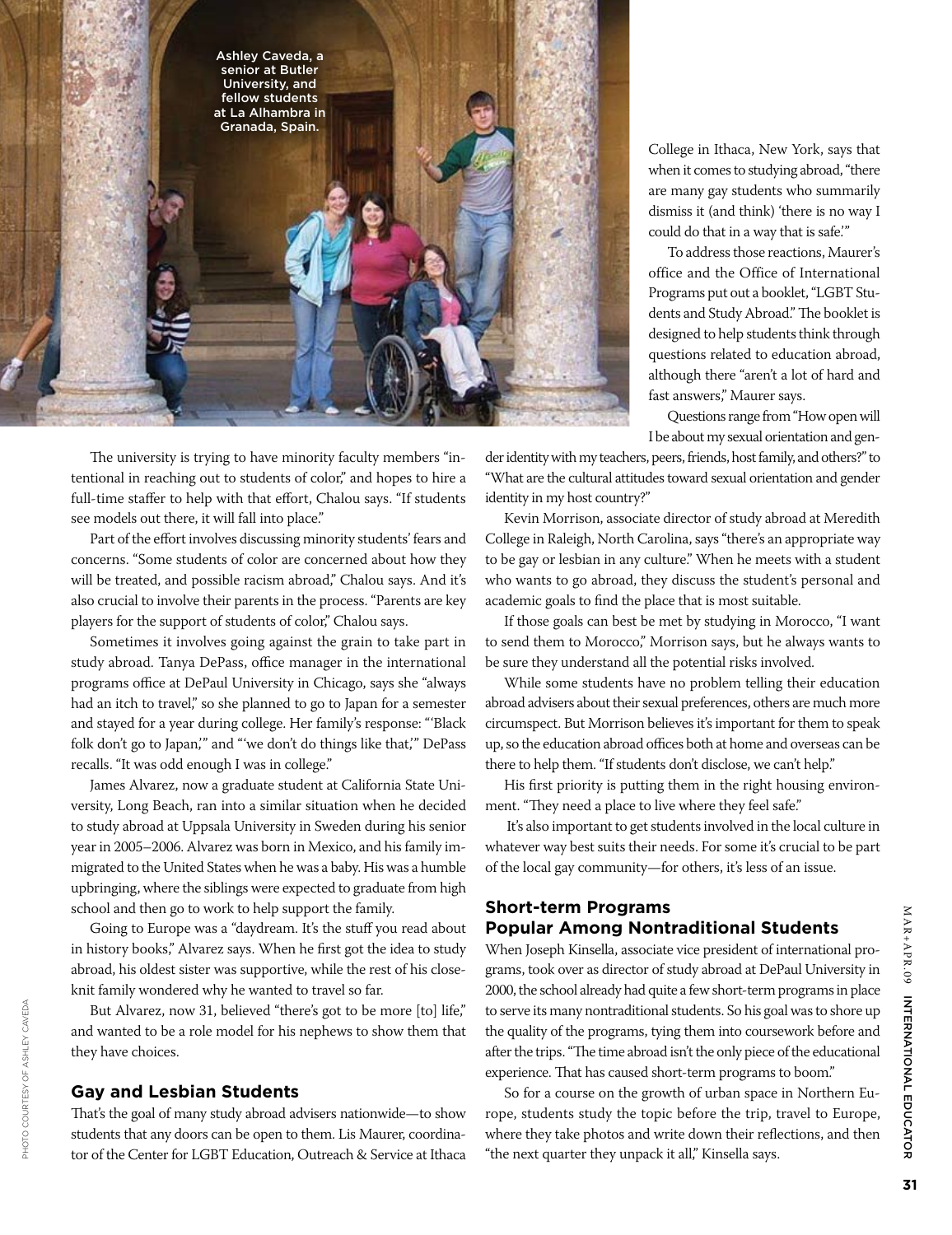At the College of Notre Dame of Maryland in Baltimore, both graduate and undergraduate students, as well as their family members or members of the community, can take part in shortterm programs that are designed and led by faculty members and are generally about two weeks long, says Lamy.

Of the Catholic college's 3,000 female students, only about 500 are traditional students. Because most work or have families, they can't squeeze in a typical semester abroad. With the short-term programs, they generally have to take only a little more than week off work, and a family member can babysit while they are away.

Susan Chance, a senior accountant who is studying for a graduate degree in management, has repeatedly taken advantage of the short-term study abroad opportunities. "I want to get a little more out of my education, instead of just sitting in a classroom."

She went to Mexico and El Salvador as an undergraduate in 2003 and 2005, then visited Morocco last year. In 2009 she plans to take part in a trip to Egypt and Jordan. The trips ranged from studying Spanish in Mexico to studying Islamic religion and culture in Morocco.

The 40-year-old single mother with a 13-year-old son has found her son's father and other family members to be willing care-takers while she was away. She's used vacation time to get off work, and the financing has fallen into place. "I just kind of went with the flow," Chance says. "If you try to line every little detail up, you never do anything."

The trips "surpassed my expectations. They changed my perspective on people and the world." Since her travels abroad she's kept in touch with some of those she met, and met new Muslim friends since her return to the United States.

She already attends a Spanish church and sponsors a child in Mexico, and she hopes to do volunteer work abroad when she finishes up school.

Time abroad also has had a major impact on Karen Ford, a 51-year-old married mother with a 14-year-old son, who is studying for her undergraduate degree in political science at DePaul, with a focus on labor issues. Ford works full-time as an administrative assistant to two directors in the program unit for church in society at the Evangelical Lutheran Church in America, and is involved with the National Writers Union, which represents freelance writers.

Her interest in international issues was piqued when she attended a conference of nongovernmental organizations on the politics of class, held at the United Nations in New York. In 2007 she traveled

# The trips "surpassed my expectations. They changed my perspective on people and the world."

to Ghana, Benin, and Togo for three and a half weeks with DePaul, studying the area's history, religion, and culture. "It gave me the opportunity to see what is happening on the continent as far as nongovernmental organizations are concerned."

Particularly intriguing was a home stay with a family in Ghana where the wife was involved in administering a microloan program for women in the highly patriarchal society.

What struck Ford was that "We're not just talking about the United States when we're talking about poverty and economic downturn. Poverty is poverty. It's all interrelated."

Ford is fortunate to have a supportive employer, which has a continuing education program, allowing her to take days from the program, along with vacation, to go on the trip, and also helped pay for part of the trip. After her return she spoke at a brown-bag lunch at work about her experiences.

## **Cost Not Always an Obstacle**

While it's often thought that unsympathetic employers and lack of money are what keep older students from traveling abroad, that isn't

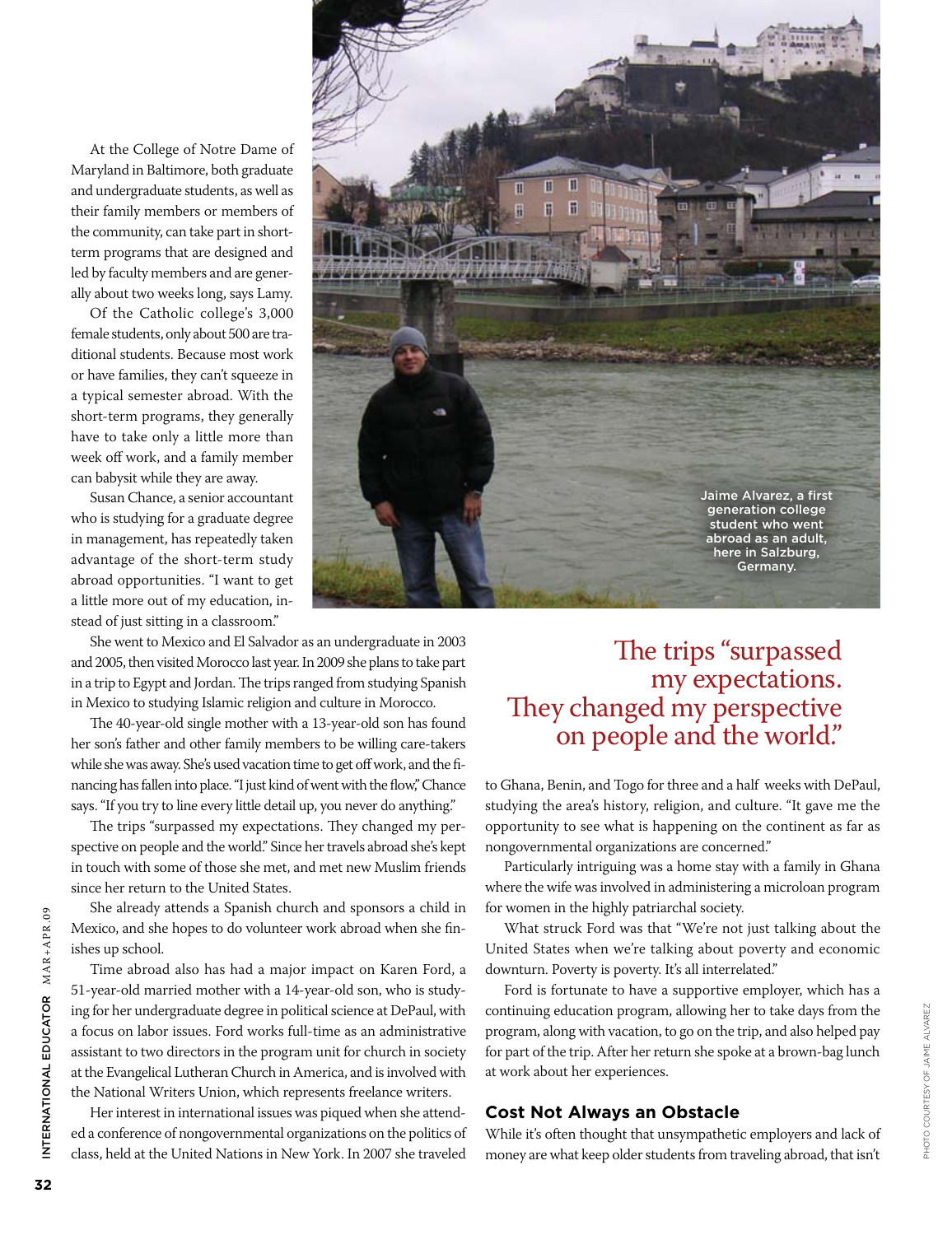necessarily the case. About a decade ago, the California Colleges for International Education did a survey of community college presidents, vice presidents, faculty senate presidents, and other leaders about the barriers to community college students studying abroad, says director Rosalind Raby. The results found "all presumed barriers are not really barriers that exist for these students." College leaders thought key issues would be money, racism concerns, and hesitation to leave their environment.

In surveying the students, they found money wasn't an issue, and most could work extra hours to bring in the cash they needed. Also, about 70 percent of respondents had traveled abroad several times. "Think about the changing face of immigration. They go home a lot," Raby says.

> Because they are used to having their independence, many older students prefer home stays rather than staying in dorms. And certain programs allow the students to bring their spouses or children along.

Instead, the key issue was that community college students weren't even aware that study abroad programs existed. The California Colleges for International Education has funding to repeat the survey this spring. While the economic downturn might make funding more of a factor, Raby believes the key issue will continue to be lack of awareness.

Each year, about 5,000 community college students nationwide participate in education abroad programs, and about 3,500 come from California. And that's without full-time education abroad personnel at most colleges. "Can you imagine what we could do with a little support?" Raby asks. "People still don't understand that international education is germane to the community college mission and is something that will benefit students."

And that holds true regardless of what kind of higher education program a student is enrolled in. In California, seven out of 10 jobs have an international focus, Raby says. "This is not just going abroad to sightsee."

# **Expanding Offerings for Nontraditional Students**

Other schools still are working on enhancing their study abroad programs. The University of Texas at El Paso (UTEP) hired its first full-time education abroad adviser last year. It's like many schools

that are taking greater pains to reach students who might not think studying abroad is right for them.

But there can be particular challenges at certain institutions, such as the UTEP, where the vast majority of students are Hispanic. While part live in Texas, the others are residents of Mexico.

With Hispanics in general, "family ties are so tight, it can be hard for students to want to step out and do this," says Carol Wenzel, assistant director of the Office of International Programs. In fact, many of the students have never left the El Paso area.

In today's global economy, "citizens are no longer going to be able to function without having some kind of global perspective," Wenzel says. "We want them to participate as global citizens, not just have a narrow focus."

For those who have studied abroad, Wenzel has seen that the students have gained self-esteem and are better able to handle change and deal with a stressful environment. It also gives them an edge when hunting for jobs.

There can be particular challenges for Mexican students who want to study abroad, as they have to maintain both their U.S. F1 and their visa to study in another country. One student was going to France, and his U.S. visa would have expired while he was gone. So the office helped him renew his U.S. visa and obtain his French visa.

One way the university has helped students finance their travels is through a \$4 international fee paid by every incoming student. That money is used to fund scholarships for study abroad. UTEP grants scholarships of \$1,000 to \$3,000 per term, though as the number of students who enroll in study abroad increases, the size of the individual awards decreases, Wenzel says.

At Cleveland State University in Ohio, where the bulk of the students are minorities who receive financial aid, that money can be used to pay for study abroad costs, says adviser Hannah Fischer.

#### **Reeling More Adult Students In**

Now there is more of an emphasis of drawing older students into education abroad. "They have re-entered the higher education arena very aggressively in the past couple years," Fischer says. More than 60 percent of the students—both graduate and undergraduate—are age 25 or older. If they decide to study abroad, grants are also available, reaching up to \$5,000 for longer trips.

 Because they are used to having their independence, many older students prefer home stays rather than staying in dorms. And certain programs allow the students to bring their spouses or children along. One example is a Spanish-language education program in Mexico, which also allows children to enroll.

Though Fischer says bringing the family along can complicate things. "It does provide a distraction. They're parents first, then students."

Regardless of their age, older students are "students just like the others. What's available to others should also be for them, Fischer says."